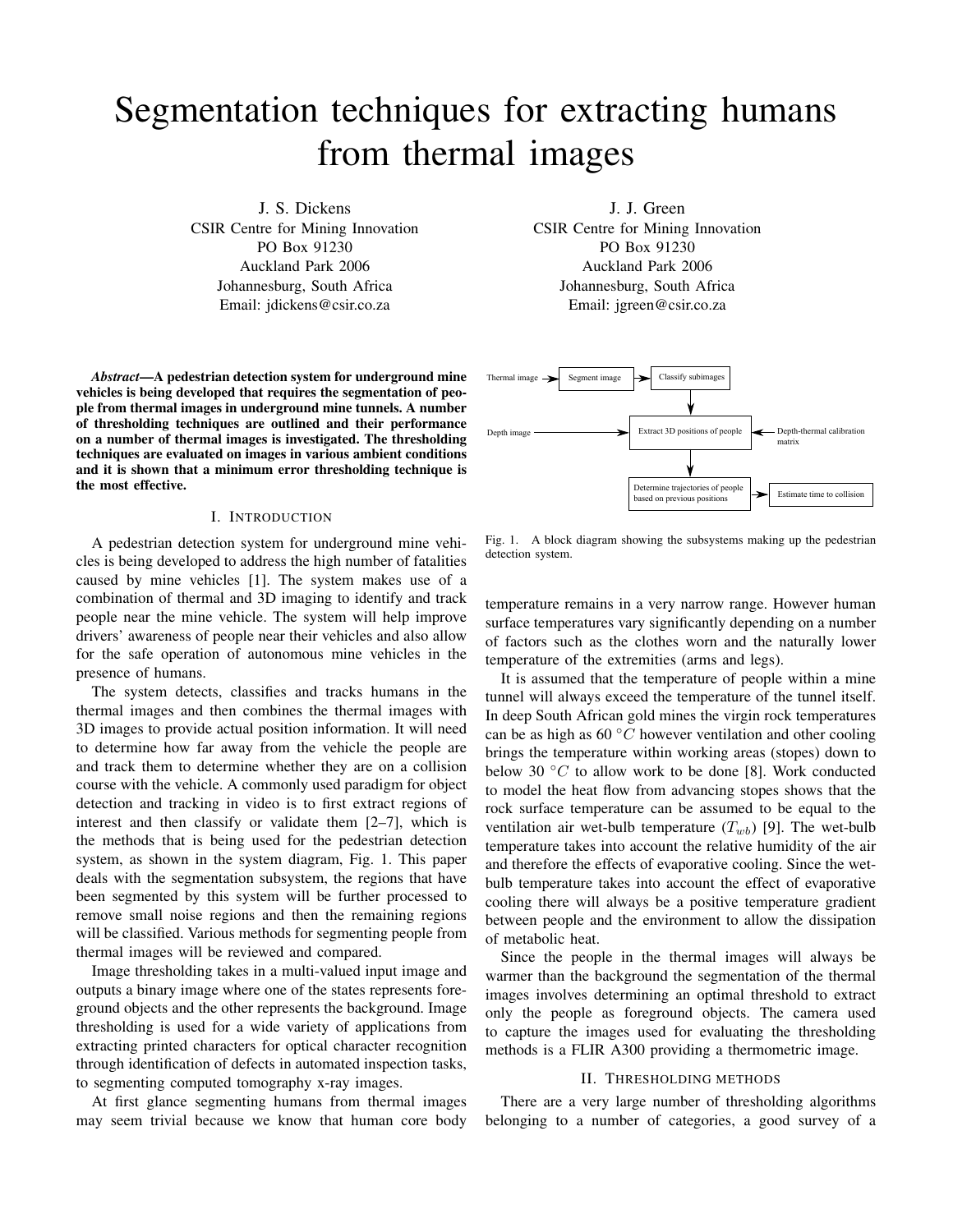large number of them is provided by Sezgin and Sankur [10]. The methods evaluated here will be those identified as the best performing by Sezgin and Sankur as well as a number of other techniques chosen for certain characteristics. Thresholding methods falling into the following categories; clustering-based thresholding, entropy-based thresholding, locally adaptive thresholding and model-based thresholding will now be discussed.

For all of the following discussions the following notation will be used. Each picture has a total of  $N$  pixels that fall into  $L$  grey-levels. The number of pixels that fall into each grey-level (*i*) of the image histogram is denoted by  $n_i$ . The normalised grey-scale histogram can be considered an estimate of the probability distribution of pixel intensities i.e.

$$
p_i = n_i/N \tag{1}
$$

Where:

 $p_i$  is the probability that a pixel belongs to the  $i^{th}$  grey level  $N$  is the total number of pixels

The cumulative probability function for the  $k^{th}$  grey-level is defined as k

$$
P(k) = \sum_{i=1}^{k} p_i
$$
 (2)

### *A. Clustering-Based Thresholding*

*1) Otsu's Method:* The first thresholding method that is evaluated is Otsu's threshold selection method [11]. Otsu's method is evaluated due to its popularity as a thresholding method, being one of the most cited thresholding methods [10]. Otsu's method finds a threshold that minimises the within-class variances of the foreground and background classes. Minimising the within class variance is equivalent to maximising the between class variance.

The zeroth- and first-order cumulative moments of the image histogram up to the  $k^{th}$  grey-level are:

$$
\omega(k) = \sum_{i=1}^{k} p_i \tag{3}
$$

and

$$
\mu(k) = \sum_{i=1}^{k} i p_i \tag{4}
$$

The total mean level of the original picture is:

$$
\mu_T = \mu(L) = \sum_{i=1}^{L} i p_i
$$
 (5)

It can be shown that the between class variance,  $\sigma_b^2$ , is:

$$
\sigma_b^2 = \frac{\left(\mu_T \omega(k) - \mu(k)\right)^2}{\omega(k)\left(1 - \omega(k)\right)}\tag{6}
$$

Otsu's method selects the optimal threshold  $T_{opt}$  in order to maximise the between class variance. The optimal threshold is the value of  $k$  that maximises Equation 6, ie.

$$
T_{opt} = \underset{k}{argmax} \ \sigma_b^2(k) \tag{7}
$$

*2) Iterative Clustering:* Iterative clustering assumes that the intensity histogram has two peaks, one for the foreground objects and another for the background objects. The algorithm starts with the threshold set to the centre intensity level, the peak of the histogram on either side of the threshold is then determined. The threshold value is moved to the midpoint of the two peaks and the peaks are found again. The process is repeated until the change in the threshold is sufficiently small.

*3) Minimum Error Thresholding:* Minimum error thresholding assumes that the image is made up of foreground and background objects with normally distributed intensities. The method of minimum error thresholding is that of Kittler and Illingworth [12], their method minimises a criterion function which gives the approximate minimum error threshold. The criterion function derived by Kittler is

$$
J(k) = 1 + 2 [P(k)ln (\sigma_1(k)) + (1 - P(k))ln (\sigma_2(k))]
$$
  
-2 [P(k)ln (P(k)) + (1 - P(k))ln (1 - P(k))]  
(8)

Where:

 $\sigma_1(k)$  is the standard deviation of the background up to grey level  $k$ 

 $\sigma_2(k)$  is the standard deviation of the foreground, from k to L

The criterion function shown in Equation 8 gives a measure of the overlap of the two distributions, so the method estimates the parameters of the two normal distributions on either side of the threshold and then calculates the overlap of the two estimated distributions. Using Equation 8 the optimal threshold is easily determined.

$$
T_{opt} = \underset{k}{argmin} \ J(k) \tag{9}
$$

Since the distributions overlap, the estimation of the parameters will contain a bias, however this is assumed to be small. The bias does indeed appear to have little effect of the result. Another advantage of the minimum error thresholding technique is that the criterion function will not have a minimum for a unimodal distribution, so an image that does not contain any people can be detected and not segmented.

# *B. Entropy-Based Thresholding*

Entropic thresholding methods exploit the entropy distribution of the grey-levels in the scene. Maximising the entropy of the thresholded image maximises the information between the foreground and background distributions in the image [10, 13]. For a threshold at grey-level  $k$  the entropy of the background up to grey-level  $k$  is

$$
H_b = -\sum_{i=1}^{k} \frac{p_i}{P(k)} ln \frac{p_i}{P(k)}
$$
(10)

and the entropy of the foreground is

$$
H_f = -\sum_{i=k+1}^{L} \frac{p_i}{(1 - P(k))} ln \frac{p_i}{(1 - P(k))}
$$
(11)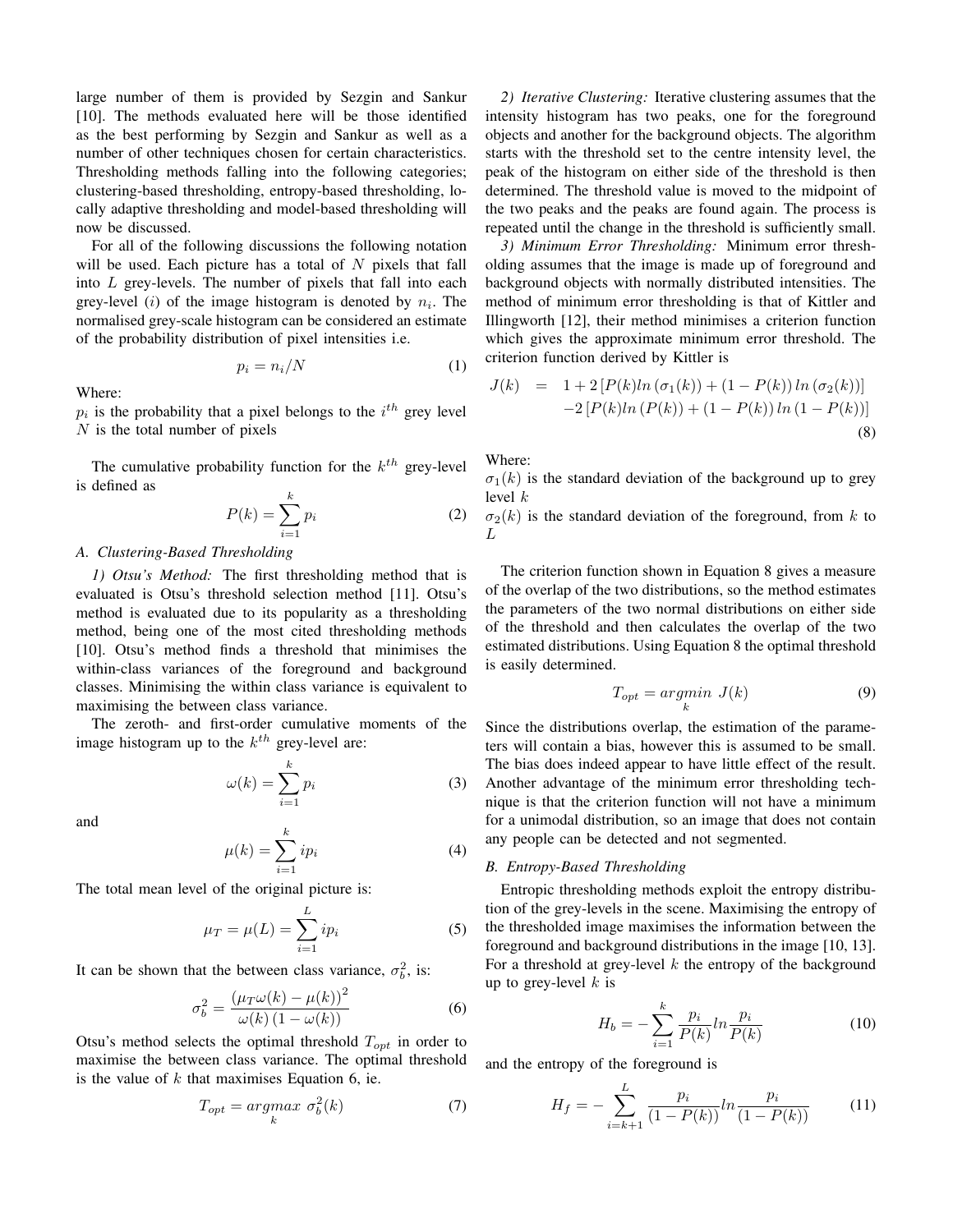Defining the sum of the two entropies as  $\phi(k)$  we get

$$
\phi(k) = -\sum_{i=1}^{k} \frac{p_i}{P(k)} ln \frac{p_i}{P(k)} - \sum_{i=k+1}^{L} \frac{p_i}{(1 - P(k))} ln \frac{p_i}{(1 - P(k))}
$$
\n(12)

Maximising  $\phi(k)$  gives the maximum information between the two distributions. So the optimal threshold is

$$
T_{opt} = \underset{k}{argmax} \ \phi(k) \tag{13}
$$

#### *C. Locally Adaptive Thresholding*

Locally adaptive thresholding adapts the threshold for each pixel in the image, instead of having one threshold  $(T)$  the threshold is an matrix the same size as the image  $(T(x, y))$ . The adaptive thresholding method is that of Sauvola and Pietikäinen [14] which is adapted based on the mean and standard deviation of the pixels in a window around each pixel. The threshold is calculated according to the formula

$$
T(x,y) = m(x,y) \cdot \left[1 + k \left(\frac{s(x,y)}{R} - 1\right)\right]
$$
 (14)

### Where:

 $m(x, y)$  is the mean of the window centred on pixel xy  $s(x, y)$  is the standard deviation of the window centred on pixel  $xy$ 

 $R$  is the range of the standard deviation  $k$  is a user defined constant

In our experiments the value of k was chosen to be  $k =$ −0.02 and the window for calculating the mean and standard deviation is  $15 \times 15$  pixels. The value of k is negative because we are attempting to extract higher intensity (warmer) objects from a darker background while Sauvola was attempting to extract dark text from a light background.

### III. THRESHOLDING RESULTS

The methods were evaluated on thermal images containing people in a variety of conditions. The background temperature of the images varies from about 11  $\degree C$  to 25  $\degree C$ . Due to the difficulty in establishing ground truth for testing the thresholding, the methods are tested qualitatively. Qualitative testing is sufficient due to the fact that the results are very sensitive to the threshold chosen so mostly the results are binary, the method provides an acceptable threshold or not. The test images used for the testing of the thresholding methods are shown in Fig. 2 below.

The images in Fig. 2 represent typical images from three datasets. The corridor provided a good dataset to test the classification algorithm because of the presence of warm objects that were not people (the lights and reflections off doors). The mine in b provides one end of the spectrum, it is a shallow mine with a cold air temperature. The tunnel in  $c$  shows an example of a problem case, the air temperature was fairly high but there was a very high ventilation air velocity, this high velocity air reduces the temperature difference between the people and surroundings. The area in image  $c$  was part of





Fig. 2. Test images for the thresholding algorithms: (a) a corridor at 25 °C; (b) a mine tunnel at 11 °C and (c) a tunnel at 21 °C.

the training area of the mine and does not represent the typical conditions that would be present in the mine.

## *A. Clustering-Based Thresholding*

All the clustering based thresholding methods suffer from a similar problem, they assume that the foreground and background objects have intensity distributions that are well separated which is not the case in the thermal images in this work.

*1) Otsu's Method:* Otsu's method produces acceptable results for images where the number of foreground and background pixels are approximately equal [10]. This is not the case in the thermal images investigated where the number of background pixels is significantly larger than the number of foreground pixels. When there are a significantly larger number of pixels in one class than the other, then Otsu's method tends to split the larger mode in half [12], which is exactly what is seen in Fig. 3, the background has been split by a threshold dividing the background mode of the histogram.

*2) Iterative Clustering:* The results of the iterative clustering method test are shown in Fig. 4, the results for image  $\alpha$  are acceptable and the results on image  $b$  are good but the result on image  $c$  is unacceptable. The reasons for the difference in the performance between the different images can be seen by looking at the image histograms shown in Fig. 5 and Fig. 6.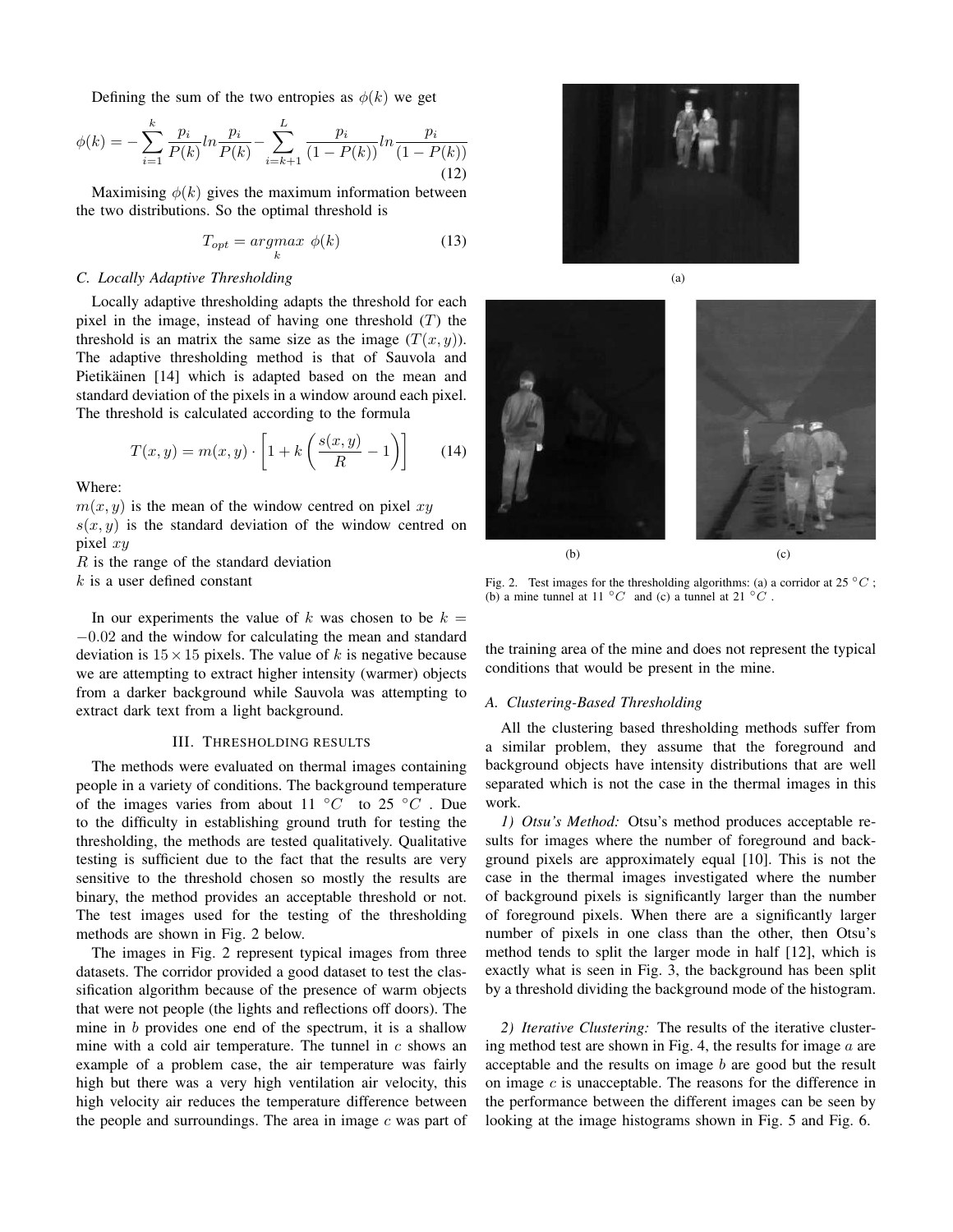





Fig. 4. Thresholding results using iterative clustering method



Fig. 5. Histogram for image in the cold mine tunnel (image b)

unlike text which the algorithm was originally intended for, the foreground objects in the thermal images are large in extent. In Sauvola's work each character being thresholded is smaller than the window used to calculate the mean. In the images used for these experiments the people (foreground objects) are larger than the window so the mean value is increased near the center of the object where the window encloses the whole object. The increasing mean towards the center



Fig. 3. Thresholding results using Otsu's method

It is evident in Fig. 5 that the histogram consists of two distributions that are fairly well separated, while in Fig. 6 the distribution appears to simply taper off to the right of the main peak. Without a well separated second peak, this method will obviously not work.

*3) Minimum Error Thresholding:* The results of the minimum error thresholding algorithm, shown in Fig. 7, indicate that the minimum error thresholding technique performs well on all of the input images. The result on image  $c$  shows incomplete segmentation of the two people close to the camera. While unfortunate it is not possible for a single threshold method to perform better since parts of the people (their hard-hats, gum-boots and cap-lamp batteries) are at the same temperature as the background.

# *B. Entropy-Based Thresholding*

The entropy based threshold performs well on all of the images with only a small amount of noise, see Fig. 8. This makes sense since the entropy-based method is segmenting the images without making any assumptions about the underlying distributions of the foreground and background objects.

#### *C. Locally Adaptive Thresholding*

The locally adaptive thresholding method produces some interesting results. The method extracts part of the people and a fair amount of noise from the background. The reason for the poor performance of the adaptive thresholding method is that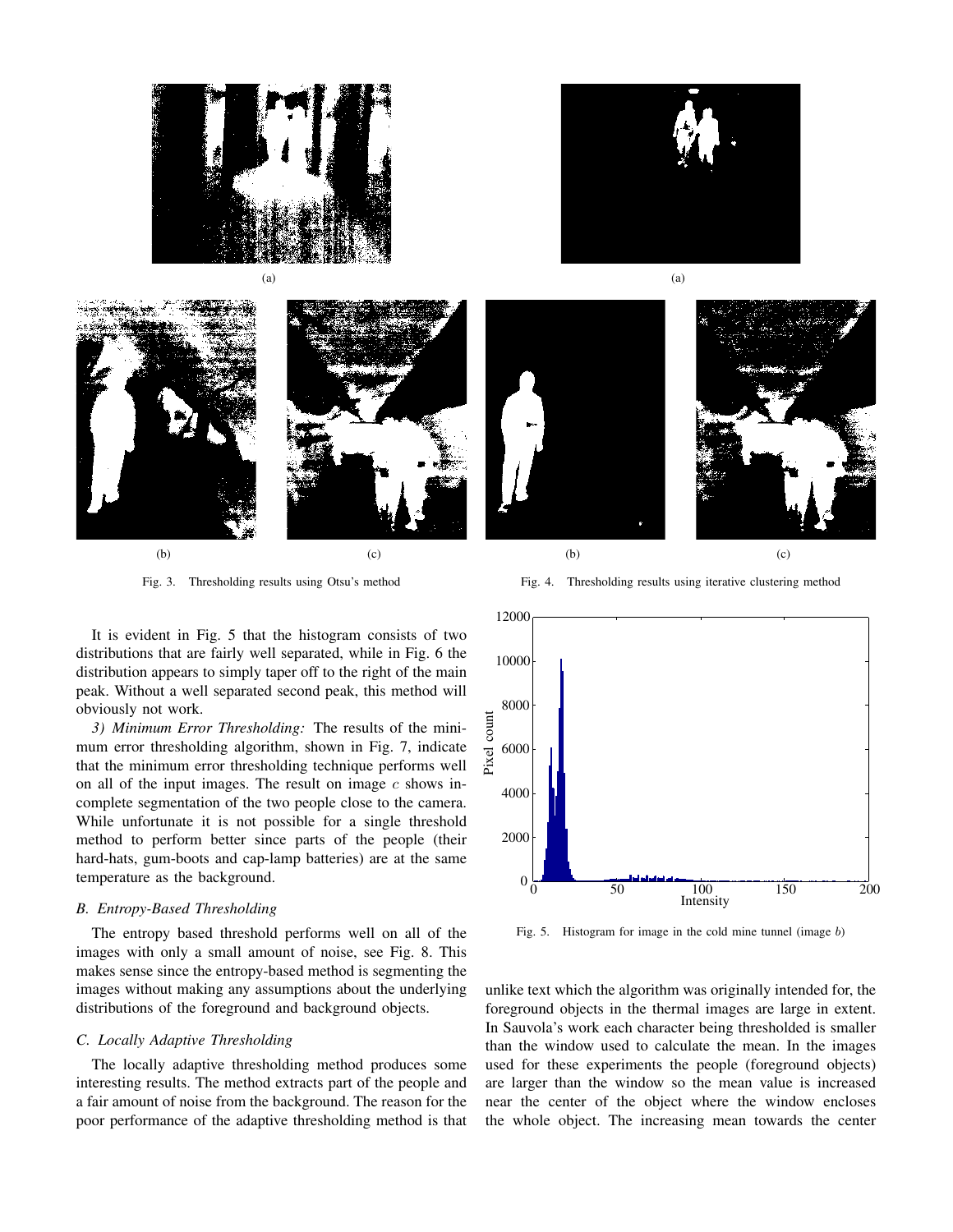

Fig. 6. Histogram for image in the warm mine tunnel (image  $c$ )







Fig. 8. Thresholding results using Entropy-based thresholding method

that does not contain any people. The entropic thresholding gives a measure of the information retained for each threshold value. For a uniform distribution of pixels the information content will remain unchanged for any threshold, while for an image containing two very different distributions the difference in the information content between the optimal threshold and the others will be significant. Fig. 10 shows a plot of the entropy versus the threshold, notice the difference in scale between the background-only image and the image containing people.

The criterion function for minimum error thresholding shows a similar effect where the scale can be used to determine whether the image contains only background. Minimum error thresholding also estimates the mean and standard deviation of foreground and background at each threshold value. A combination of the range of the criterion function and the difference between the means is currently being used to prevent the segmentation of the background.

# IV. CONCLUSION

Thresholding techniques that have been shown to perform well on text and non-destructive testing (including thermal images) images have been evaluated for segmenting people in thermal images. Segmenting people from thermal images in mine tunnels is challenging due to a significant overlap in the distributions of the foreground and background and the relative difference in the number of foreground and background pixels.



Fig. 7. Thresholding results using minimum error clustering method

of the foreground objects causes a commensurate increase in the threshold, which explains the tendency of the adaptive thresholding to extract only the edges of people.

## *D. Background-only Images*

The two best performing segmentation methods have an additional advantage over the other methods presented, they provide a measure of the certainty of the threshold. This measure can be used to prevent the segmentation of an image